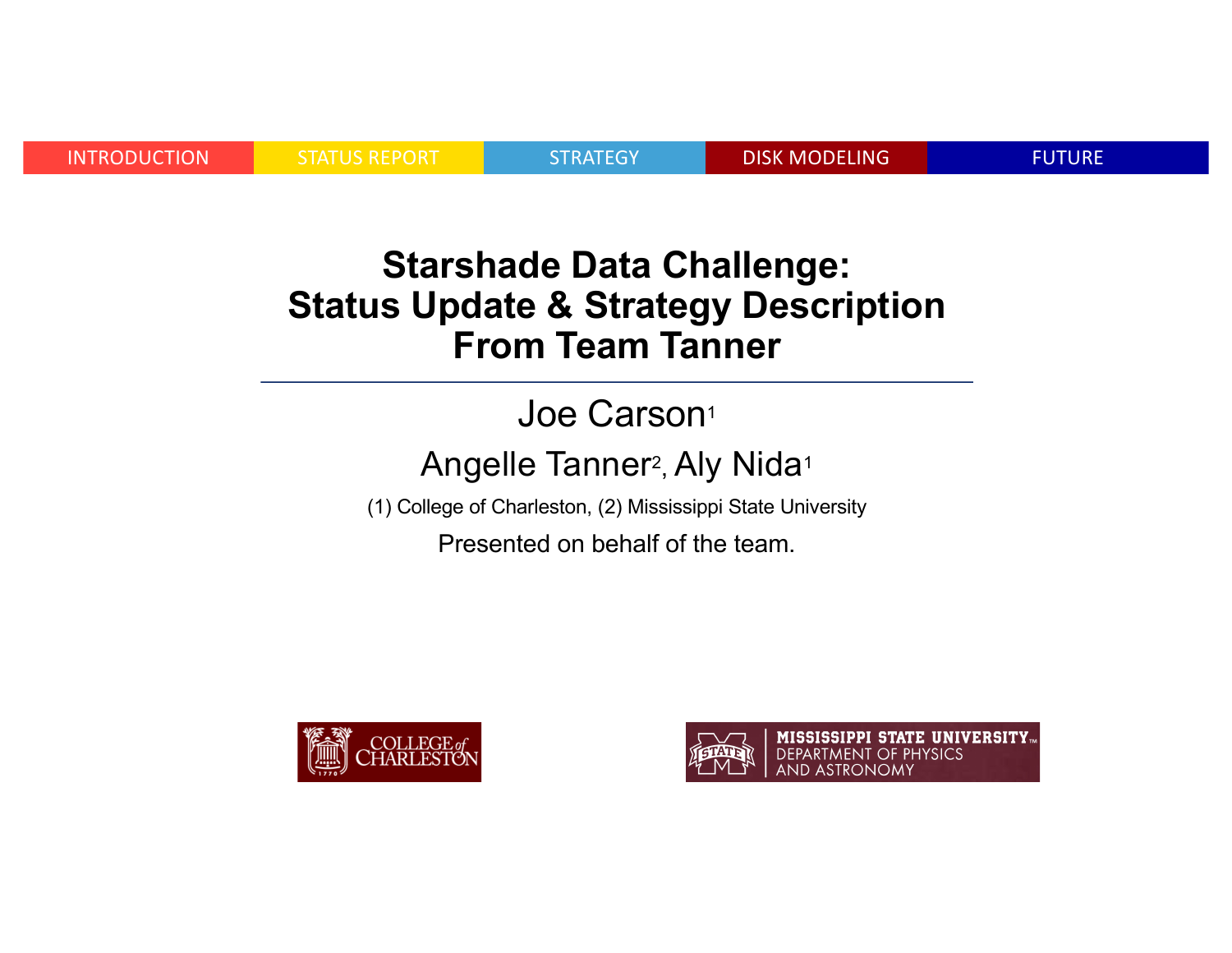

We are currently working on Data Release 1, with an emphasis on (1) disk modeling and subtraction, (2) evaluation of post-subtraction planet sensitivities, and (3) measuring impact of data parameters on planet detection sensitivities.

Guiding Data Characteristic: The Release 1 data shows exozodiacal light as the dominant factor in exoplanet detection sensitivities.

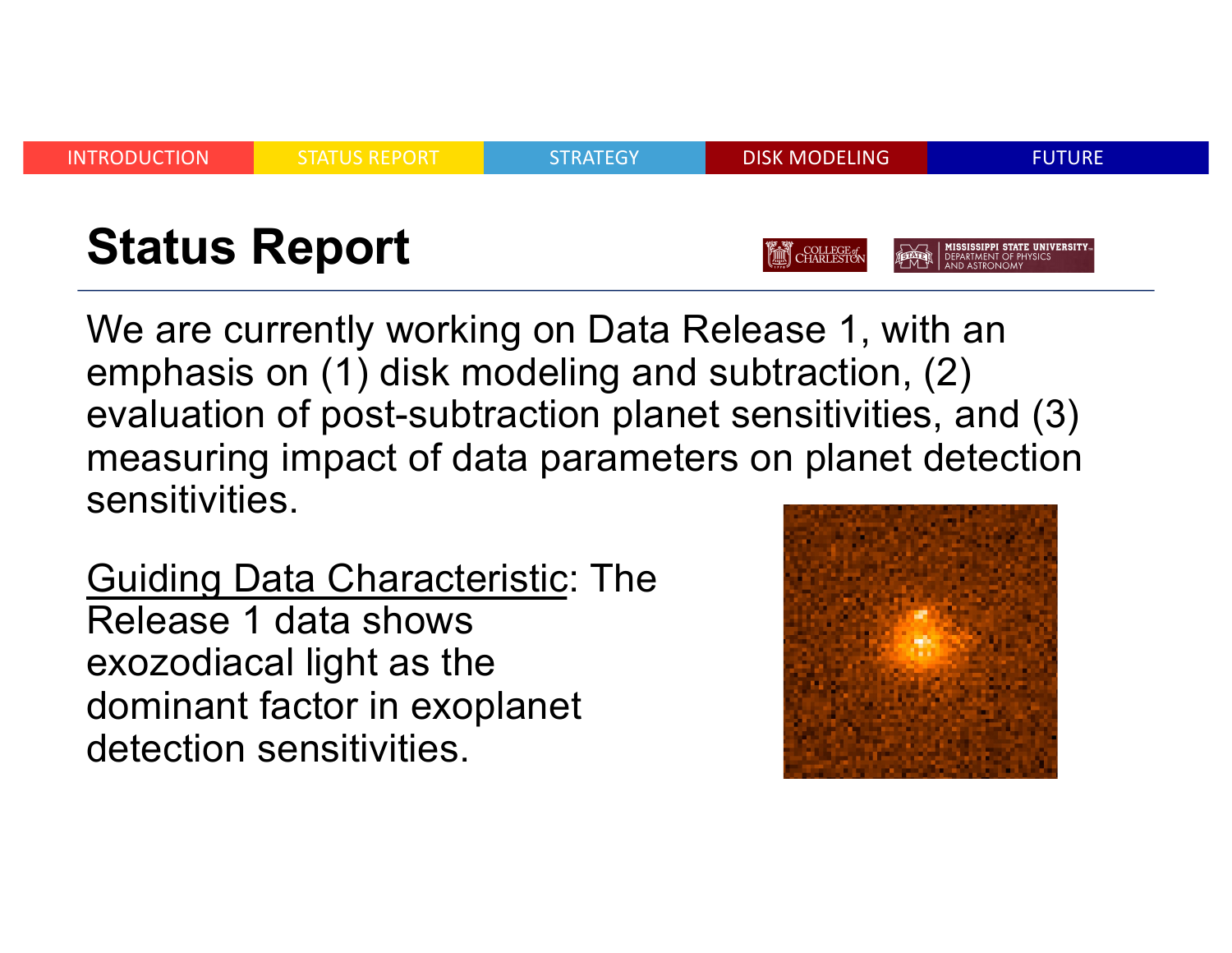

For subtracting the exozodiacal disk, we use a Monte Carlo "brute force" approach that compares a library of simulated disks with the exozodiacal signal.

Our planet detection sensitivity is based on the residual background signal after disk subtraction.

We repeat with each simulated science image, and investigate the impact of data parameters (e.g. signal-tonoise, jitter, disk geometry) on planet detection and planet photometry.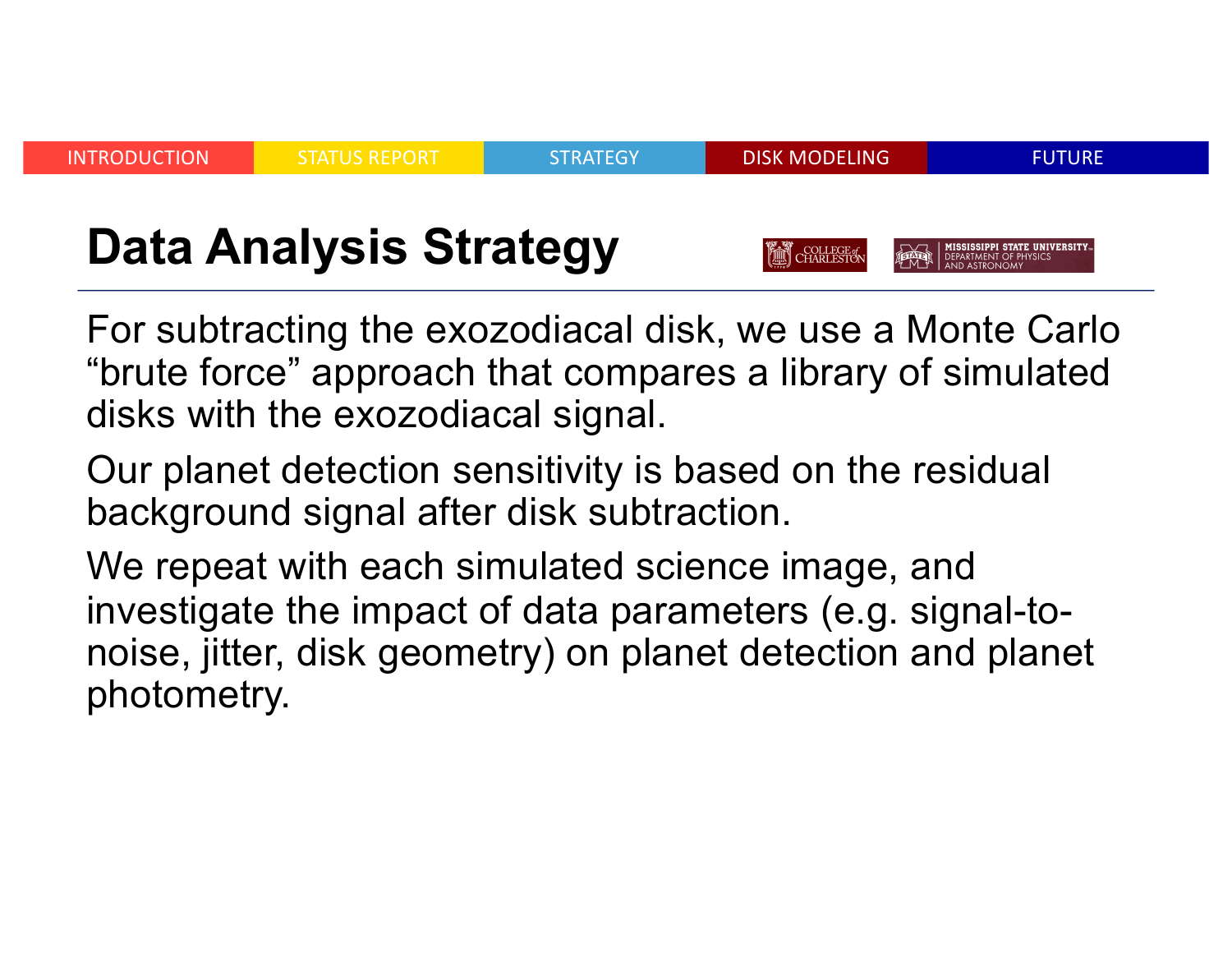

As part of the Monte Carlo "brute force" approach, a library of disk properties are near-randomly generated and the optimal match is determined.

Our current disk modeling approach assumes minimal apriori assumptions.

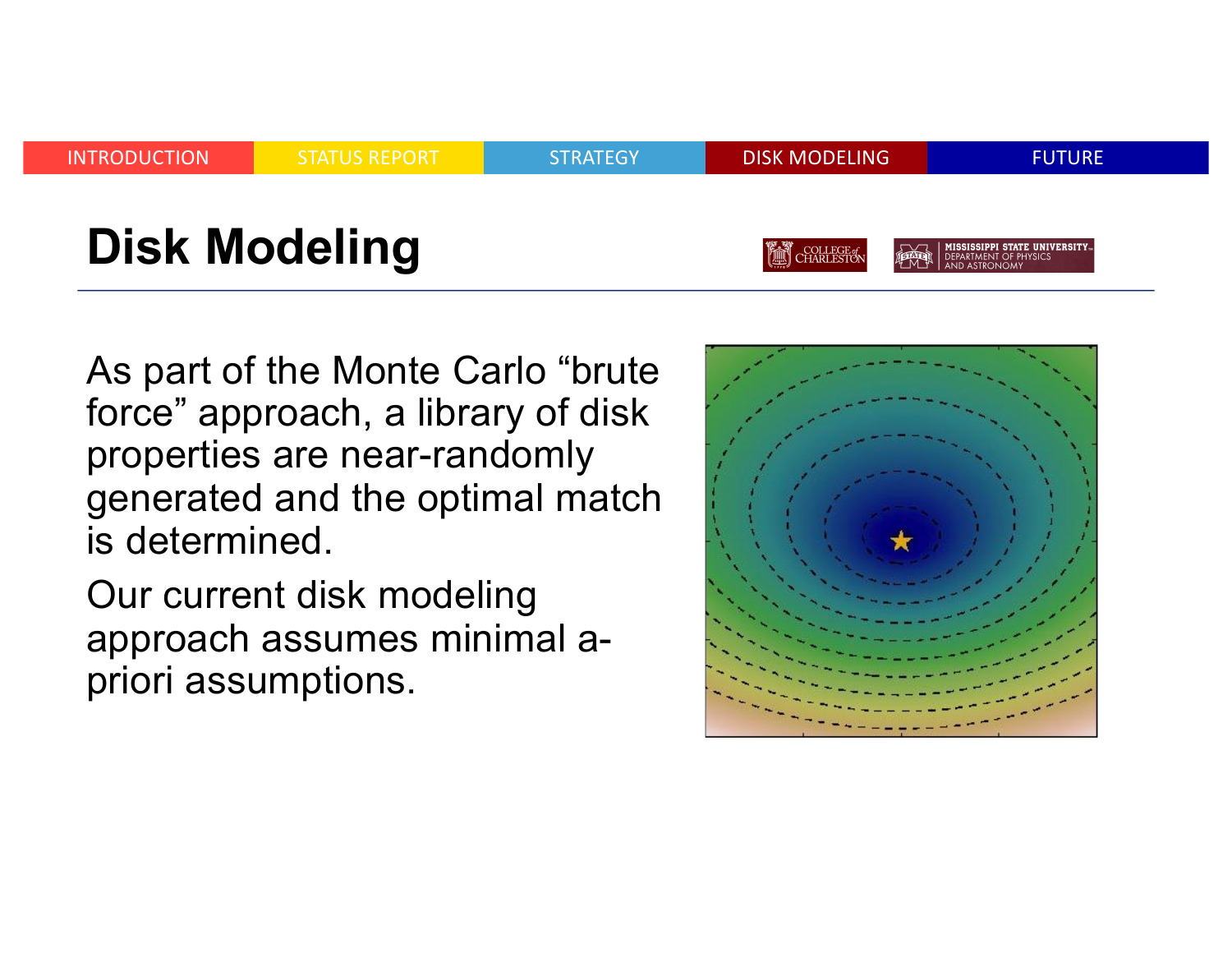INTRODUCTION STATUS REPORT STRATEGY DISK MODELING FUTURE

# **Evaluating Planet Detection Sensitivities**

The planet detection sensitivity floor is based on the residual background of the post-subtraction image, after it has been convolved with a PSF.

The statistical distribution of the residual background signal is evaluated during this analysis.

We are investigating planet photometry bias and flux correction as a function of data parameters.